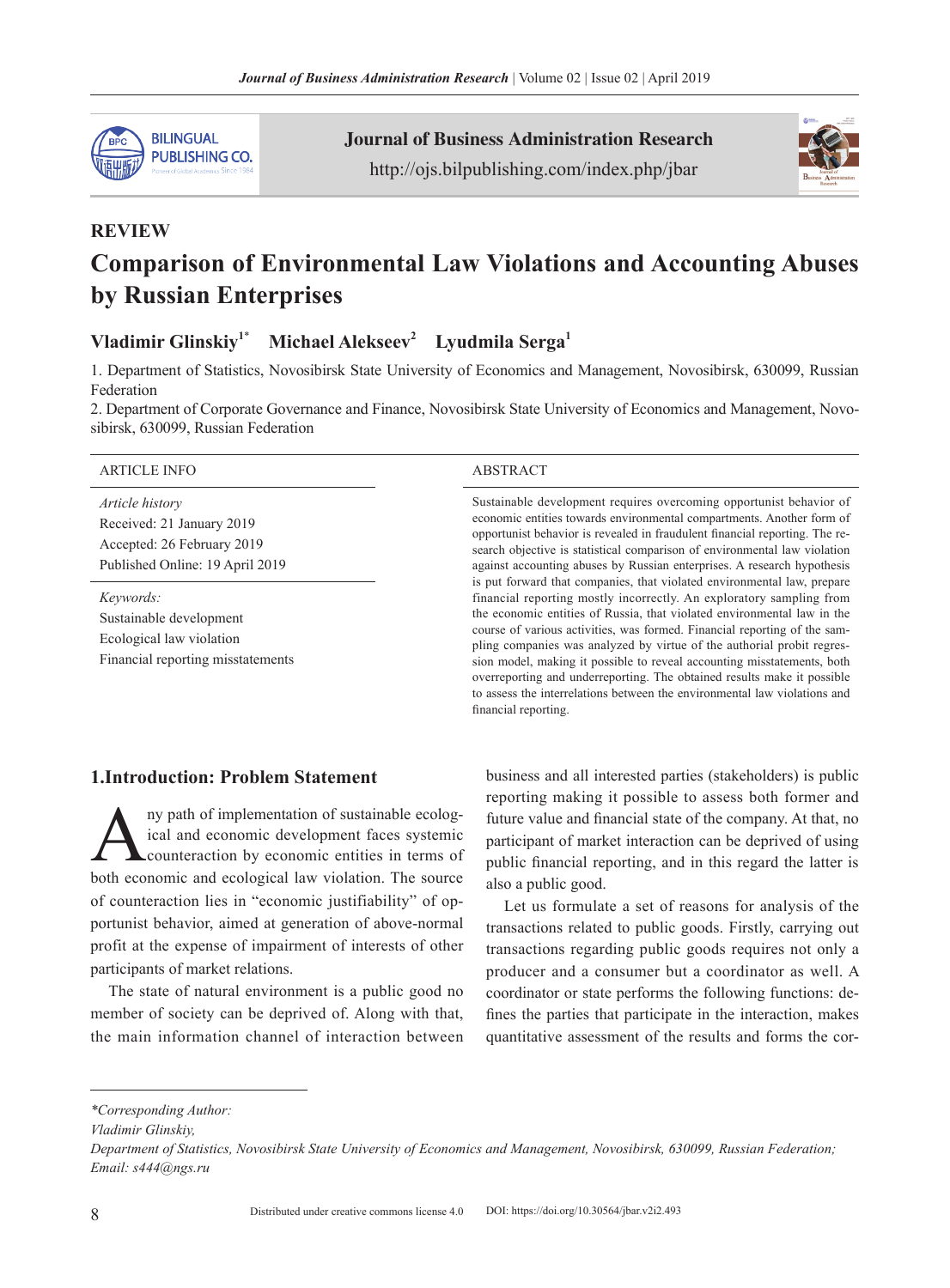responding institutional environment. For public sector transactions the institutional environment encourages transactions with positive effect, often prohibiting activities that could inflict harm.

Secondly, the transactional interaction is carried out between a public goods producer and coordinator acting as a centralized representative of the consumer. At that, physical delivery of a public good takes place from the producer to the consumer that can influence behavior of the coordinator through politics.

Thirdly, a public transaction brings the goals of the coordinator – maximum satisfaction of social needs, in line with the goal of the producer – procurement of the right to supply public goods to the consumer.

Fourthly, if the coordinator takes over the functions of the public goods producer, then there is a hierarchic organization structure. Where the producer is not dependent on the coordinator, market organization structure is in place.

Fifthly, a private transaction requires mandatory conclusion of a contractual agreement. A public transaction can be implemented without conclusion of a contract, through setting of the relevant legislative norms.

Parties to public transactions incline to opportunist behavior. Practical executability of opportunism is based on the use of the economic management mechanisms, which interpret institutional norms and constraints as "creative" as possible. Inside the economic system a "creative" approach forms a set of values and justifications, which allow for non-execution of socially established institutional norms. In this regard, ecological law violation is a special case of display of opportunist behavior of economic entities in the ecological environment. Concurrently with this, the evidence of opportunism, manifested in misrepresentation of economic results of business activities of companies in information environment, is seen.

Based on common ground – public access to address and use of the subjects of research, let's merge the environmental assets and public information categories for the purposes of the study. Let us compare the facts of ecological law violation with the events of possible infliction of loss through public financial reporting misstatement. We expect that the display of opportunist behavior for economic entities, revealed in ecological law violation, will be confirmed by the respective analytical assessments of probable unreliability of accounting (financial) reporting.

Let us put forward a hypothesis of the research:

H1: There is a statistically significant relation between extra-financial information – confirmed facts (red-flags) of the environmental law violation and financial information, from the perspective of its qualitative assessment in terms of degree of credibility of financial reporting by economic entities.

Therefore, the goal of research is the discovery of confirmed analytical dependence between the facts of display of opportunist behavior in the context of economic and ecological interaction.

### **2. Research Hypothesis and Experiment**

The economic entities, in respect of which ecological law violation was revealed, display the behavior, aimed at misrepresentation of the results of their business activities in accounting (financial) reporting, with a high degree of probability.

The economic entities, which violated ecological law in 2016, were marked out on the basis of the data of the report on ecological law violation in the Russian Federation, presented in the final statement of the EKO-YURIST ("Ecological jurist") all-Russian competition[1]. 69 companies with activities primarily within sections A, B, C and E of the Russian National Classifier of Economic Activities ("OKVED") were uniquely identified by taxpayer identification number (Table 1).

"SKRIN" Data Base – the System of complex information disclosure on the securities issuers of the National association of stock market participants was the information source at the next stage of the study<sup>[2]</sup>. Array of the information, presented in accounting (financial) reporting for 2016, was formed for the selected economic entities.

**Table 1.** Allocation of the companies, which violated ecological law, by activity types.

| <b>Activity type</b>                                                                            | <b>OKVED</b><br>section | Number of<br>companies<br>(pieces) | Share of the companies<br>of the respective activity<br>type in the total number<br>of ecological law viola-<br>tions $(\% )$ |
|-------------------------------------------------------------------------------------------------|-------------------------|------------------------------------|-------------------------------------------------------------------------------------------------------------------------------|
| Agriculture, forestry,<br>hunting, fisheries and<br>aquaculture sectors                         | A                       | 8                                  | 11.6                                                                                                                          |
| <b>Extraction of minerals</b>                                                                   | R                       | 7                                  | 10.1                                                                                                                          |
| Manufacturing                                                                                   | C                       | 28                                 | 40.6                                                                                                                          |
| Water supply; wastewater<br>disposal, waste manage-<br>ment, pollution settlement<br>activities | E                       | 13                                 | 18.8                                                                                                                          |
| <b>Construction</b>                                                                             | F                       | $\varsigma$                        | 7.2                                                                                                                           |
| Wholesale and retail<br>trade; motor maintenance                                                | G                       | 3                                  | 4.3                                                                                                                           |
| Hotels and public cater-<br>ing activities                                                      | Ī                       | 3                                  | 4.3                                                                                                                           |
| Real estate operation<br>activities                                                             | L                       | $\overline{c}$                     | 2.9                                                                                                                           |
| <b>TOTAL</b>                                                                                    |                         | 69                                 | 100                                                                                                                           |

The methodology, developed and tested on existent populations, of estimation of probability of existence of financial reporting misstatement, based on successive use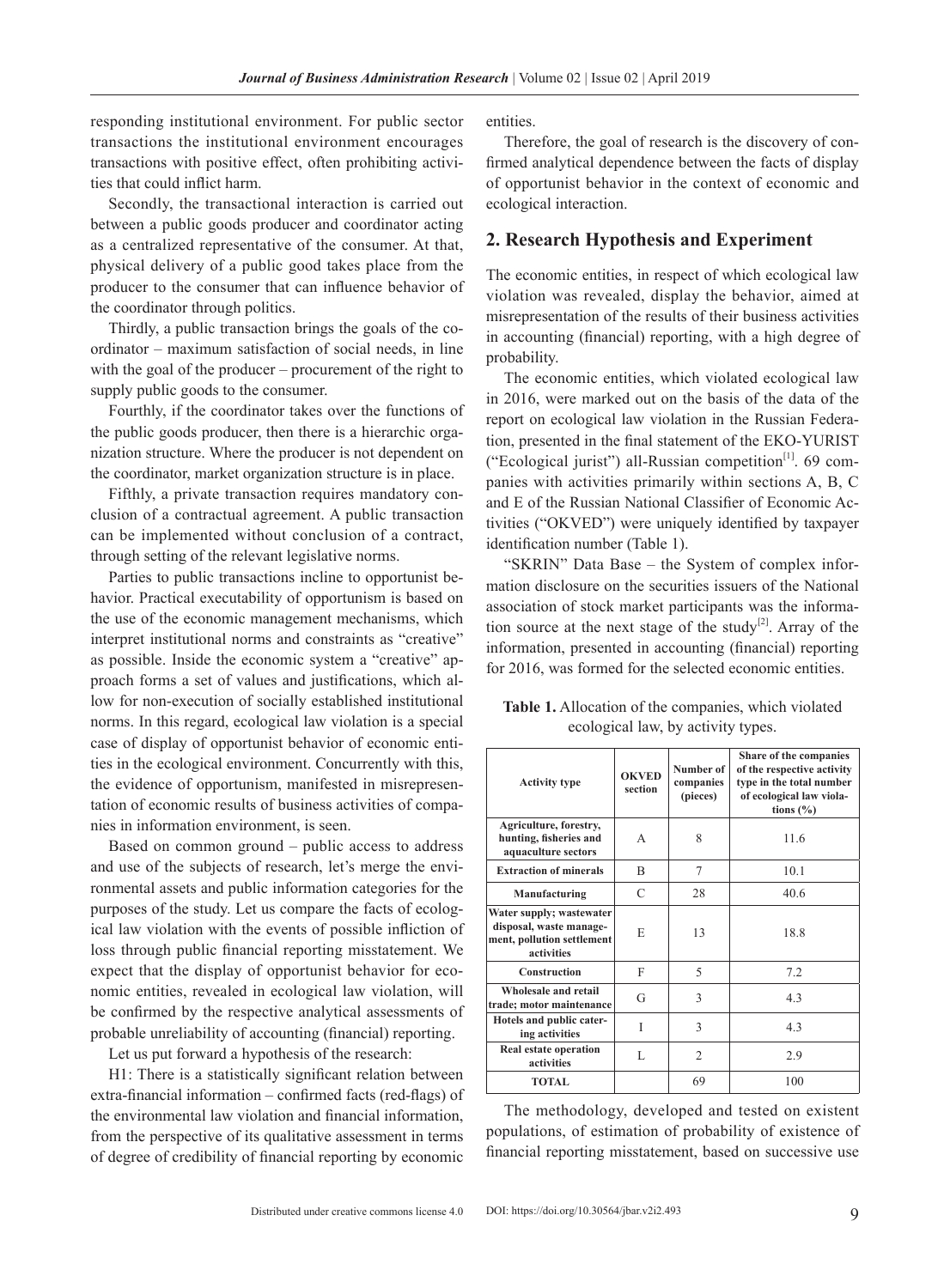of mathematical and statistical models for construction of the resulting integrated index, making it possible to reveal facts of misrepresentation of information presentation of the financial results of business activity and define the focus of the revealed misrepresentations, was applied against the selected companies (overreporting; underreporting, for example please see  $[3, 4]$ ).

Any open system of measurements, aimed at estimation of information objects in information space, creates the possibilities of results manipulation. Let us provide an incomplete list of the objects under observation where researchers face the stated problem: accreditation requirements for higher educational institutions; systems of monitoring of effectiveness of activity of higher educational institutions and scientific establishments, publication activity indices (h-index, impact factor), indicators of intensity of the Internet resources visits; systems of accounting (financial) reporting; algorithms of formation of region ratings by various aspects of assessment of social and economic development. The defining property of the systems of measurement is their structuredness.

The authorial technique is based on typological grouping which rests upon a behavior pattern of economic entities as information providers, which makes it possible to obtain the generalized assessment of the object under examination. The definition of the main behavioral types is realized through creation of typological grouping of information space of the financial market in the context of separation of the public and confidential, expressed and hidden information (Table 2)  $^{[4]}$ .

| <b>Availability</b>                  |                                | <b>Reliability</b>                |                         |  |
|--------------------------------------|--------------------------------|-----------------------------------|-------------------------|--|
|                                      |                                | <b>Expressed infor-</b><br>mation | Hidden informa-<br>tion |  |
| Open access infor-<br>mation         | <b>Public informa-</b><br>tion | "Herbivorous"                     | "Plants"                |  |
|                                      | <b>Information</b><br>noise    | "Parasites"                       | "Carnivorous"           |  |
| <b>Confidential infor-</b><br>mation | Inside informa-<br>tion        | "Symbionts"                       | "Mimicry"               |  |

**Table 2.** Classification of information providers

The companies belonging to the type, designated as "herbivorous" (Table 2), seek to disclose information about them as much as possible and provide participants of the financial relations with authentic data. Realization of similar information strategy promotes formation of the maximum investment attractiveness of the corresponding financial assets since large and detailed amounts of information on the company, which assets are traded in the financial market, promote self-complacence of investors and generate restriction of aspirations in search of its shortcomings.

Information strategy of the companies - "plants" is

focused, on the one hand, on conversion of confidential information into public, and on the other hand – assumes existence of significant hidden component. Similar behavior leads to gradual formation of feelings of uncertainty with the investors owning the specified assets.

"Parasites", when building their information strategy, are focused on formation of the maximum information noise around the expressed information disclosed by them and expect that high frequency, particularity and volumes of public disclosures will attract additional speculators that will increase liquidity of the financial assets offered by them.

Information strategy of the companies, included into the "carnivorous" group, is pointed at use of the information noise at maximum non-disclosure of information, characterizing real condition of the economic entity. Disclosed information is "imposed" upon participants of the financial relations to the uttermost.

"Symbionts", when preserving information related to company performance within confidential limits, are ready to share it for establishment of long-term partner relations and take systematic actions, aimed at elimination of the possible negative influence of hidden information on interaction with contract partners.

The companies with information strategy marked as "mimicry" not only aim to make confidential information public, but also carry out maximum non-disclosure within inside information. Such behavior is very common in such industry of the Russian Federation as fishery, which is confirmed by statistical analysis of the financial indicators.

Within the offered methodology, by reference to the aggregate concept of data typology, the types of behavioral strategies are initially identified<sup>[5,6,7]</sup>, followed by verification of the array of information, comprised of financial reports data, to mark out specific indicators. The assessment of presentation of the indicators in information space allows the use of the cross comparison mechanisms.

The construction of the integrated index of revealing probable misrepresentations of the activities of the companies, presented in financial reporting, is performed in five stages, each of which includes the following steps:

(1) Determination of the main behavioral types of economic entities: companies, which allegedly overreport results of their business activities; companies, which disclose results of their activities without misstatements; and companies, which underreport economic results.

(2) Preliminary selection of companies, carrying out main activities within the respective section of the RN-CEA classifier. Analytical procedures, making it possible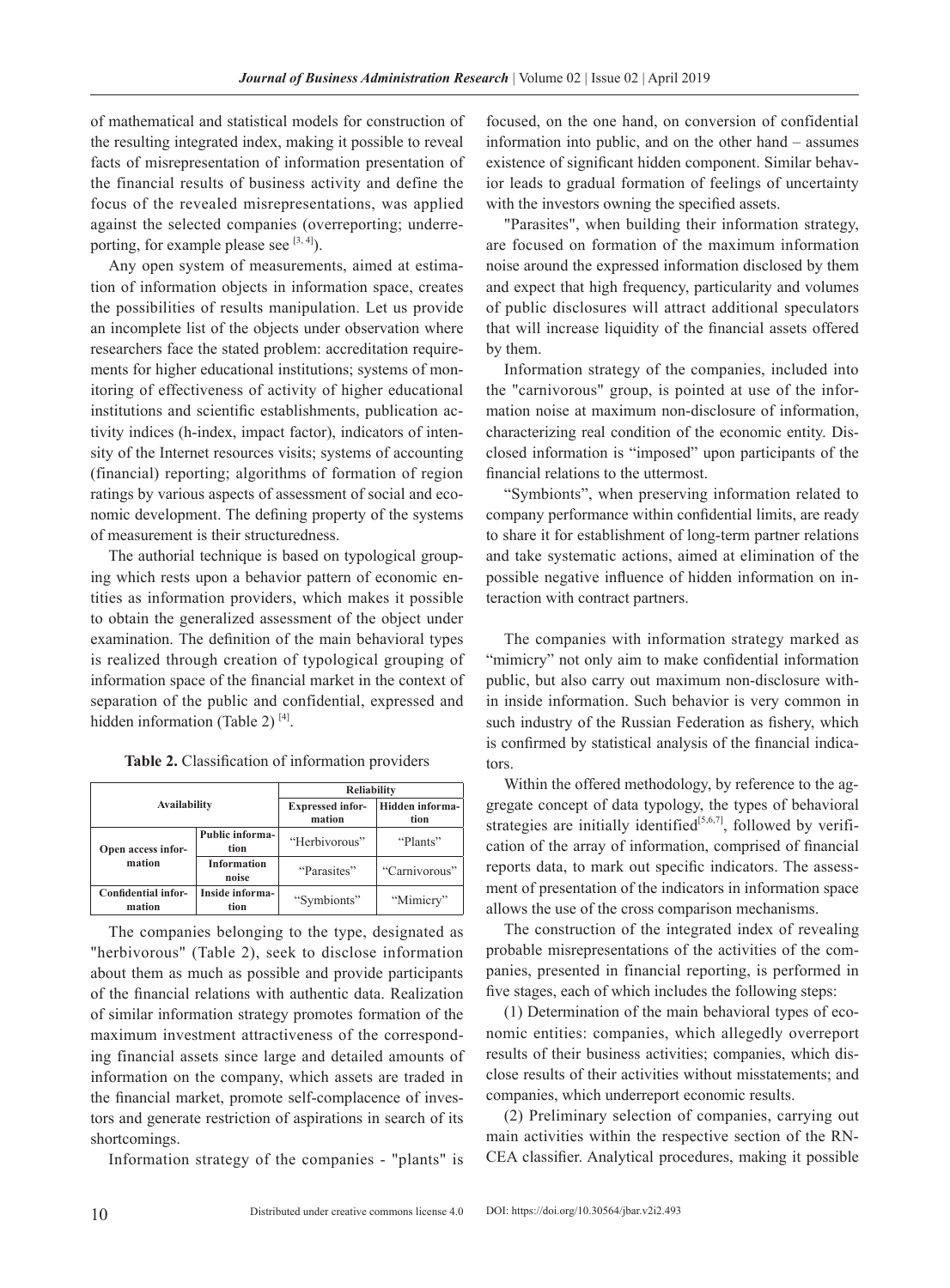to mark out companies, which draw up a cash flow statement in broad terms without significant errors or misstatements, are being realized. The companies, which drew up a cash flow statement in terms of common balance of current and investment transactions reliably, were revealed.

(3) Formation of the training samples. The key indicator which is subject to assessment is comparison of the charge coefficients, calculated by cash method and accrual basis [3]. Separation is done according to estimation of the difference bias of the coefficients from zero to negative or positive values. The mixture separation procedures assist in restoration of the statistical characteristics of the desired normal distributions with aggregate weight of one  $(^{61})$ <sup>2</sup>).

(4) A list of the financial coefficients, significant for the following designation of the companies to each of the marked out types regardless of form of ownership or quality of cash flow statement preparation, is being formed.

(5) Model building, definition of boundaries and results check. Determination of the parameters of the probit regression was carried out using STATISTICA program.

The methodology, based on the use of the integrated indicator of assessment of probability of misstatements was applied against the analysis of financial reporting of the companies, carrying out activities within sections A, B, C and E of the Russian National Classifier of Economic Activities<sup>[8,9,10,11,12,13,14,15]</sup>. Probit regressions, making it possible to assess the probability of misstatement both towards overreporting and underreporting, were built for the marked out activity types. Probability estimate of reliable preparation of reporting by the companies, which violated ecological law, was performed as well. The results of the study are presented in Table 3.

**Table 3.** Results of mutual comparison of ecological law violation and estimated misstatement of the results of

activity of the economic entities, presented in the financial reporting

| <b>Activity type</b>                                                                             | <b>OKVED</b><br>section | Number of<br>companies<br>(pieces) | Underreport-<br>ing companies<br>(pieces) | Overreporting<br>companies<br>(pieces) |
|--------------------------------------------------------------------------------------------------|-------------------------|------------------------------------|-------------------------------------------|----------------------------------------|
| Agriculture, forestry,<br>hunting, fisheries and<br>aquaculture sectors                          | A                       | 8                                  |                                           | 8                                      |
| <b>Extraction of miner-</b><br>als                                                               | B                       |                                    |                                           |                                        |
| Manufacturing                                                                                    | C                       | 28                                 | $\mathcal{L}$                             | 18                                     |
| Water supply;<br>wastewater disposal,<br>waste management,<br>pollution settlement<br>activities | E                       | 13                                 |                                           |                                        |

#### **3. Results and Conclusions**

The suggested hypothesis with a reasonable degree of confidence was proved true only for the group of companies, carrying out activities within section A of OKVED. We consider systematic bias in results of the study for assessments of behavior of agricultural economic entities, which in bulk incline to the estimated overreporting under a pressure of loan debt burden, caused by a high level of seasonality of the production process.

No statistically significant relation between ecological law violations and possible financial reporting misstatements towards overreporting was established for the companies of the "Manufacturing" section. In turn, the economic entities, carrying out activities within section E, show a certain tendency towards estimated underreporting of their business activity results in the event of ecological law violation. Follow-up studies, including those relating to expansion of the exploratory selection, are needed to prove the hypotheses of the significance of the relations for enterprises of these two OKVED sections.

### **References**

- [1] Ecological law violations in regions of the Russian Federation [R]. Materials of the practical part of the EKO-YURIST 2017 ("Ecological jurist") all-Russian student competition. URL: [http://network.bellona.org/content/uploads/](http://network.bellona.org/content/uploads/sites/4/2018/04/sb_site.pdf) [sites/4/2018/04/sb\\_site.pdf](http://network.bellona.org/content/uploads/sites/4/2018/04/sb_site.pdf) [online resource] (date of address: 20.04.2018).
- [2] Russian companies, fields and regions database. URL: <http://www.SKRIN.ru>[online resource] (date of address: 20.04.2018.
- [3] Alekseev, M.A., Dudin, S.A. (2017) Indicator of revelation of misstatement of company performance [J]. Institute of Professional Accountants (Bulletin for Professional Accountants), 2017, 6: 36-48.
- [4] Alekseev, M.A. Information space of the financial market [M]. Novosibirsk, Novosibirsk State University of Economics and Management Press, 2017: 247.
- [5] Glinskiy, V., Serga, L., Khvan, M., Zaykov, K. Fuzzy Neural Networks in the Assessment of Environmental Safety [J]. Procedia CIRP, 2016, 40: 615 – 619. DOI: 10.1016/j.procir.2016.01.143
- [6] Glinskiy, V., Serga, L., Khvan, M., Zaykov, K.. A Spatio-dynamic Modeling of Environmental Safety of the Russian Federation Regions [J]. Procedia Manufacturing, 2017, 8: 315–322. DOI: 10.1016/j.promfg.2017.02.040